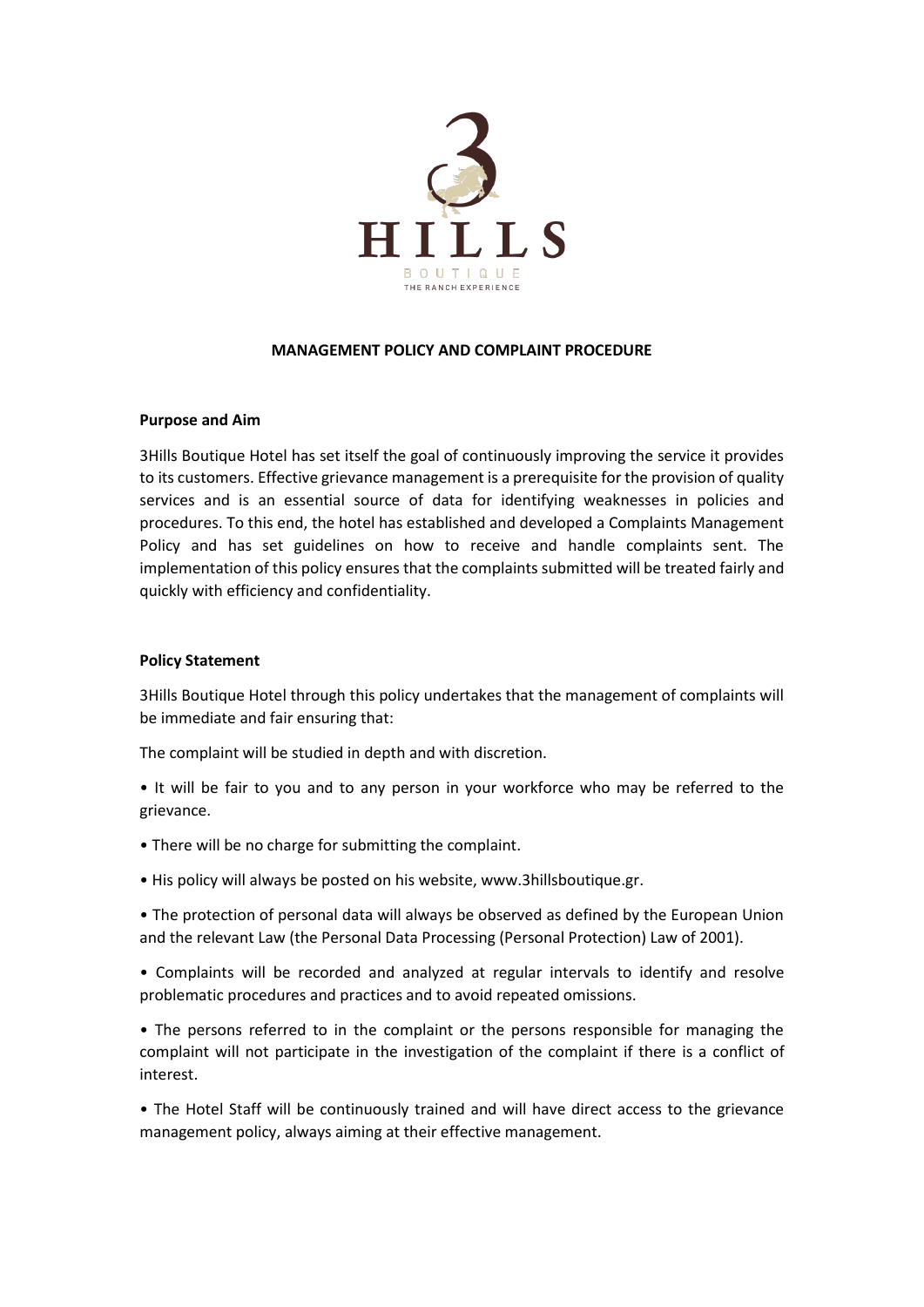• The hotel's Board of Directors, management, and workforce recognize your right to file a complaint and are committed to the goal of fair and efficient resolution of problems that may arise from the services it provides.

# **Policy Review**

The grievance management system contained in this Policy and the internal procedures applied will be reviewed at least annually to ensure the continuity of transparency, efficiency and the greatest possible satisfaction of the hotel's customers.

# **Complaints Procedure**

## **1. Who can file a complaint?**

Any complaint can be submitted by any tenant of the hotel.

## **2. The first point of contact**

The first point of contact, in case you are not satisfied with any of the services we offer, should be the Reception of the hotel. Our goal is to provide a solution immediately and in the first year in order to ensure for you an excellent experience from our hotel, and clearly before your departure.

#### **3. Complaint stages**

If you consider it necessary to further examine the issue, you should contact us in writing via the contact form on the website www.3hillsboutique.gr to submit a formal complaint on "Customer Complaint" to info@3hillsboutique.gr with the aim to investigate the matter independently.

When contacting us about your complaint, please:

- Enter details of the reservation (or agency) and your contact details,
- describe your complaint clearly,
- are you specific about the reasons why you are complaining,
- state your expectations regarding the solution of the problem.

After receiving a response and you are still not satisfied with the way your complaint is handled, you can contact us in writing at:

General Manager, 3Hills Boutique Hotel, Trilofos Pieria, PC. 60100.

We emphasize that all formal complaints should be sent in writing. In this way your rights are protected and we are given the opportunity to handle all complaints fairly, discreetly, effectively and consistently.

## **4. Complaint processing time**

If the answer to your formal complaint cannot be given immediately, it will be investigated within the following timeframes: